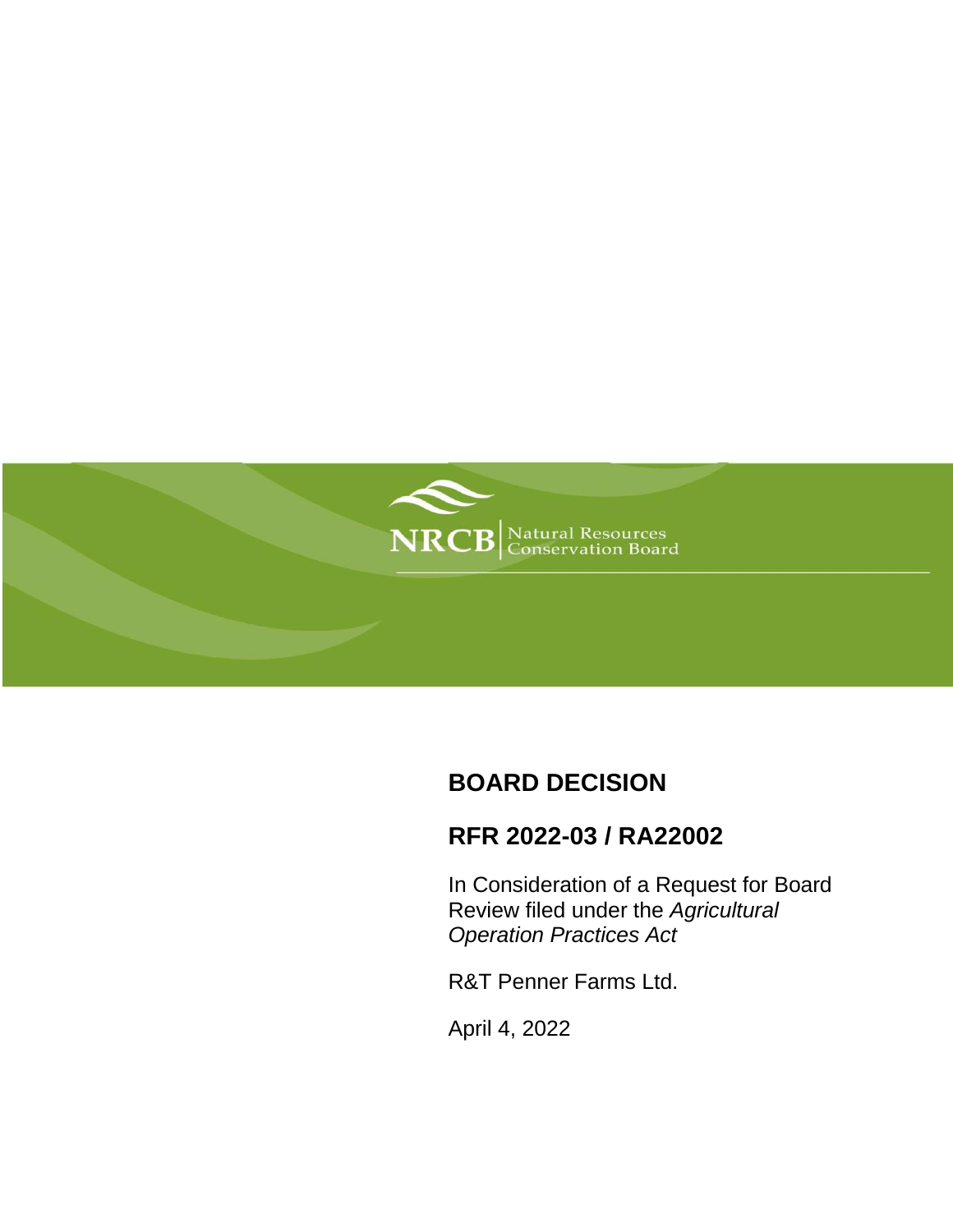**The Board issues this decision document under the authority of the** *Agricultural Operation Practices Act* **(AOPA), following its consideration of a request for Board review of Decision Summary RA22002.**

## **Background**

On March 1, 2022, a Natural Resources Conservation Board (NRCB) approval officer issued Decision Summary RA22002 (Decision Summary) in relation to an application by R&T Penner Farms Ltd. (Penner Farms) to expand an existing broiler chicken confined feeding operation (CFO). The CFO is located at SW 28-45-20 W4M in Camrose County (County), roughly two kilometres (or 1.2 miles) west of Dried Meat Lake. The approval officer denied the application after determining that the proposed expansion is inconsistent with the County's municipal development plan (MDP).

A request for Board review (RFR) was filed on March 1, 2022 by the operator, Penner Farms. A supporting document to the RFR was filed by Penner Farms' representative, Cody Metheral, on March 22, 2022. Both met the filing deadline of March 22, 2022. On March 23, 2022, the NRCB sent a Notice of Filed Request for Board Review and Rebuttal Opportunity to the directly affected parties, as established by the approval officer. Parties were also provided with a copy of the RFR. Parties that had an adverse interest to the matters raised in the RFR were given the opportunity to submit a rebuttal. No rebuttals were received by the deadline of March 29, 2022.

Under the authority of section 18(1) of the *Natural Resources Conservation Board Act*, a division of the Board consisting of Peter Woloshyn (chair), Sandi Roberts, and Earl Graham, was established on March 30, 2022, to consider the RFR. The Board met on March 31, 2022 to deliberate on the filed RFR.

#### **Jurisdiction**

The Board's authority for granting a review of an approval officer's decision is found in section 25(1) of AOPA, which states:

- 25(1) The Board must, within 10 working days of receiving an application under section 20(5), 22(4) or 23(3) and within 10 working days of the Board's determination under section 20(8) that a person or organization is a directly affected party,
	- (a) dismiss the application for review, if in the opinion of the Board, the issues raised in the application for review were adequately dealt with by the approval officer or the issues raised are of little merit, or
	- (b) schedule a review.

The Board considers that a party requesting a review has the onus of demonstrating that there are sufficient grounds to merit review of the approval officer's decision. Section 13(1) of the AOPA Administrative Procedures Regulation describes the information that must be included in each request for Board review.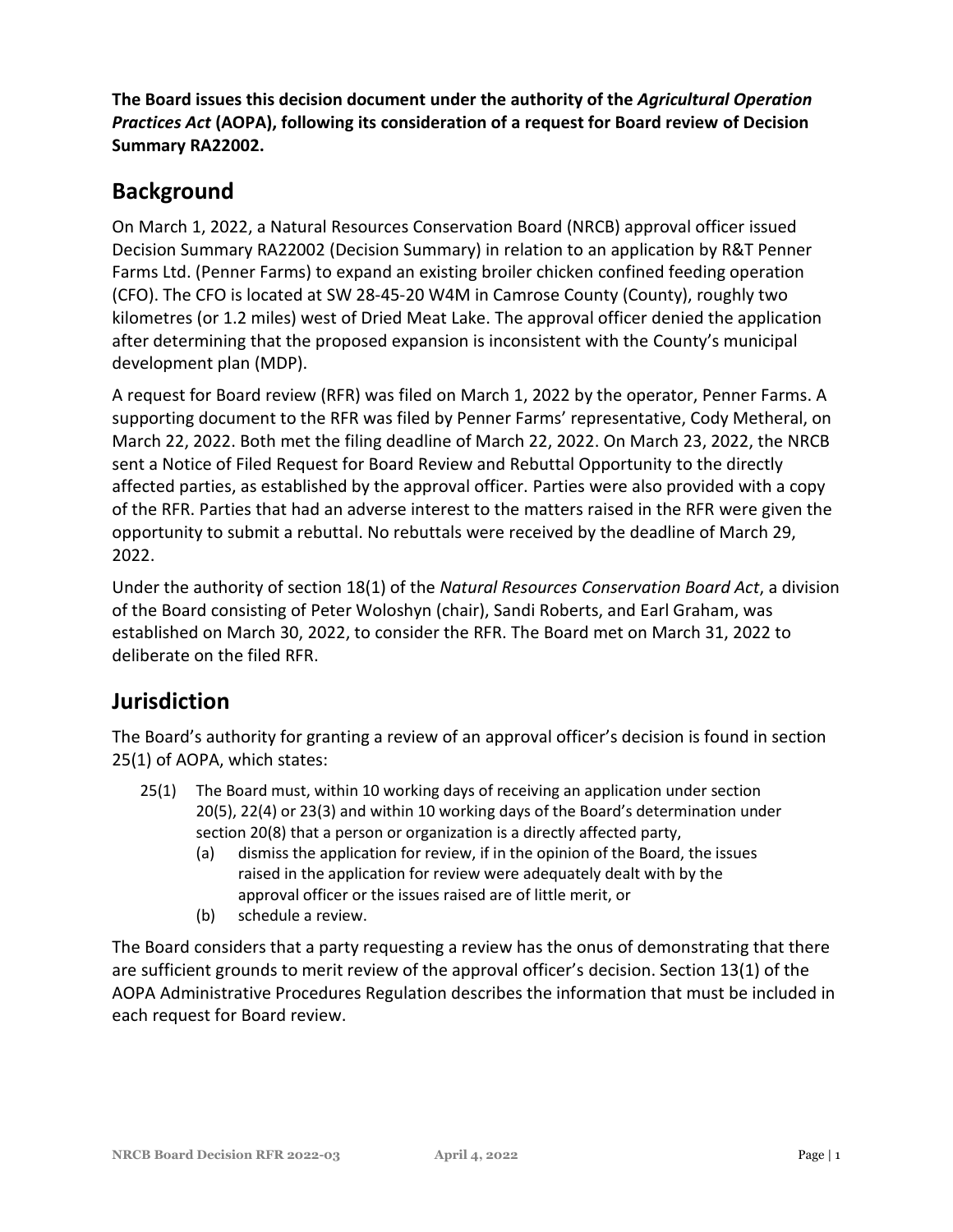## **Documents Considered**

The Board considered the following information:

- Decision Summary RA22002, dated March 1, 2022
- Technical Document RA22002, dated March 1, 2022
- RFR filed by Penner Farms, dated March 1, 2022 and supporting document dated March 22, 2022
- Camrose County's response to application RA22002, dated January 27, 2022
- Camrose County Municipal Development Plan (MDP), dated April 12, 2016

#### **Board Deliberations**

In Decision Summary RA22002, the approval officer determined that section 4.3.9 of the County's MDP is a valid land use provision. It states:

Development of new or expanding CFO's shall not be supported within 3,219 m (2 miles) of the City of Camrose, 3,219 m (2 miles) from any recreational lake, or 1,610 m (1 mile) from any other urban municipality or hamlet or as outlined in the IDP.

Dried Meat Lake is classified by the County as a recreational lake. Since the Penner Farms' CFO is within the 2 mile exclusion zone surrounding the lake, the approval officer concluded that the proposed expansion is not consistent with section 4.3.9 of the County's MDP.

The Board is in agreement with the approval officer's decision that the Penner Farms' CFO expansion application is inconsistent with the County's MDP.

The NRCB approval officer denied the application as directed by section 20(1)(a) of AOPA.

20(1) In considering an application for an approval or an amendment of an approval, an approval officer must consider whether the applicant meets the requirements of this Part and the regulations and whether the application is consistent with the municipal development plan land use provisions, and if in the opinion of the approval officer,

(a) the requirements are not met or there is an inconsistency with the municipal development plan land use provisions, the approval officer must deny the application, …

The RFR asks the Board to issue an approval for the Penner Farms' CFO expansion application, notwithstanding any inconsistency with the MDP land use provisions.

When reviewing an approval officer decision to deny an application because of an inconsistency with a municipal development plan, the Board is directed by section  $25(4)(g)$  of AOPA to "have regard to but is not bound by" the applicable municipal development plan. The result is that AOPA expressly empowers the Board not to follow the requirements of a municipal development plan in appropriate cases.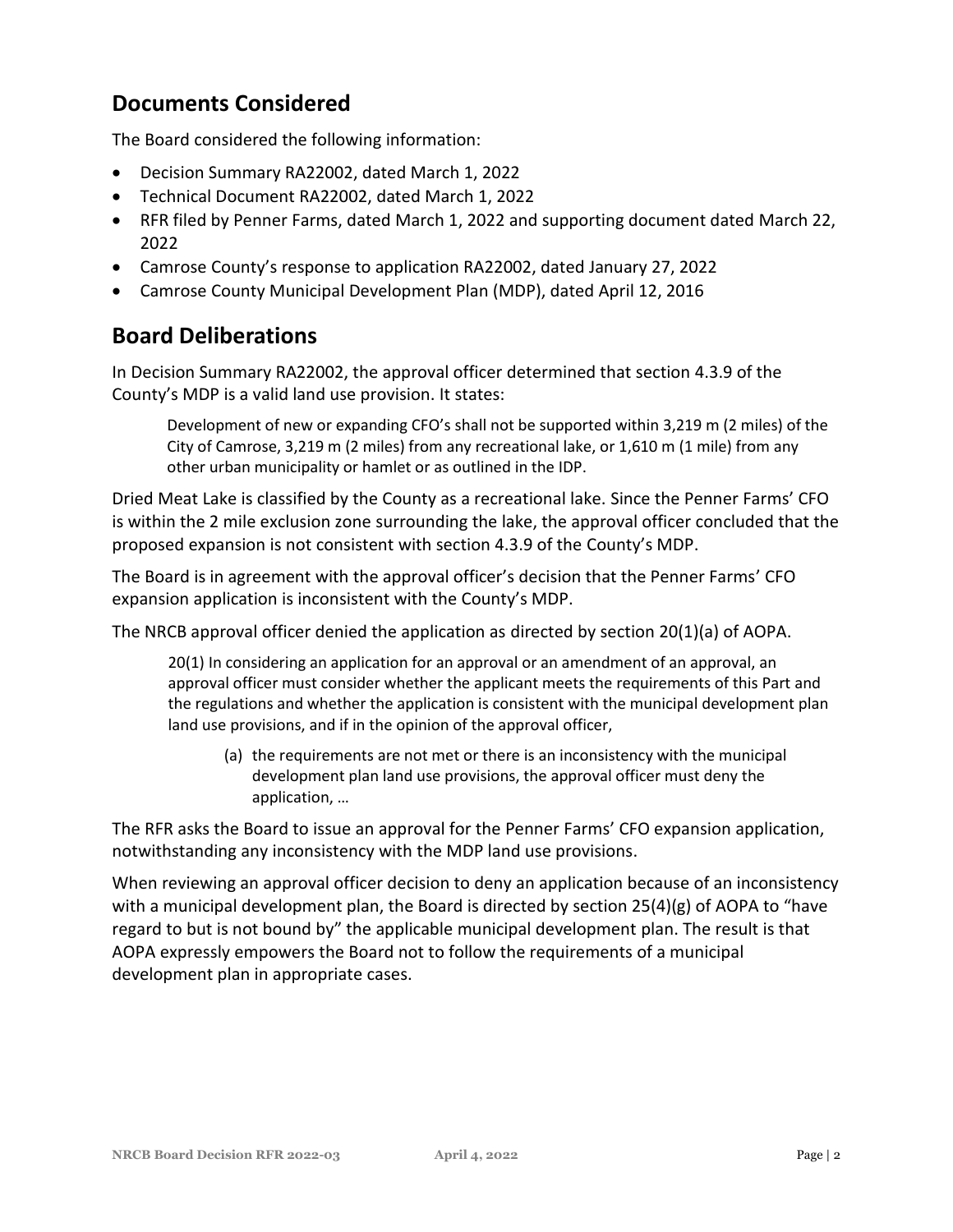The Board has established that the following considerations are reasonable in a determination of whether a permit application is approved notwithstanding an inconsistency with the MDP presented as a CFO exclusion zone:

- 1. the municipal authority's rationale for establishing the relevant provision(s) in the municipal development plan,
- 2. whether the relevant provision is reasonable and reflective of good planning,
- 3. whether there is a direct link between the planning objectives and the establishment of the CFO exclusion zone, and
- 4. whether the municipal development plan is in conflict with the AOPA objective of establishing common rules for the siting of CFOs across the province

The Board notes that the MDP contains various provisions that may assist in identifying the planning objectives of section 4.3.9 of the MDP, including:

Section 4.2.2 To minimize impacts on the natural environment from agricultural operations.

Section 4.2.3 To allow Confined Feeding Operations (CFO) where appropriate.

Section 6.3.1 Growth centres shall not include intensive agricultural operations, CFO's, ILO's, heavy industrial uses, or any other uses which may be considered a nuisance.

Section 8.2.3 To locate recreational areas adjacent to existing natural areas, near large water bodies or water courses.

The County, in its January 27, 2022 response to the approval officer regarding the application, stated that the proposed project does not comply with the regulations of its MDP, which requires a setback distance of 2 miles from a recreational lake. However, the County did not explain its reasons for the 2 mile setback distance. An email from the County to Penner Farms on March 21, 2022, explained that Penner Farms "can ask Council to send a letter to the NRCB in support of a relaxation".

It is not clear to the Board whether the County objects, supports, or is indifferent to the proposed CFO expansion. The County's rationale for the 2 mile setback from Dried Meat Lake is also not clear to the Board.